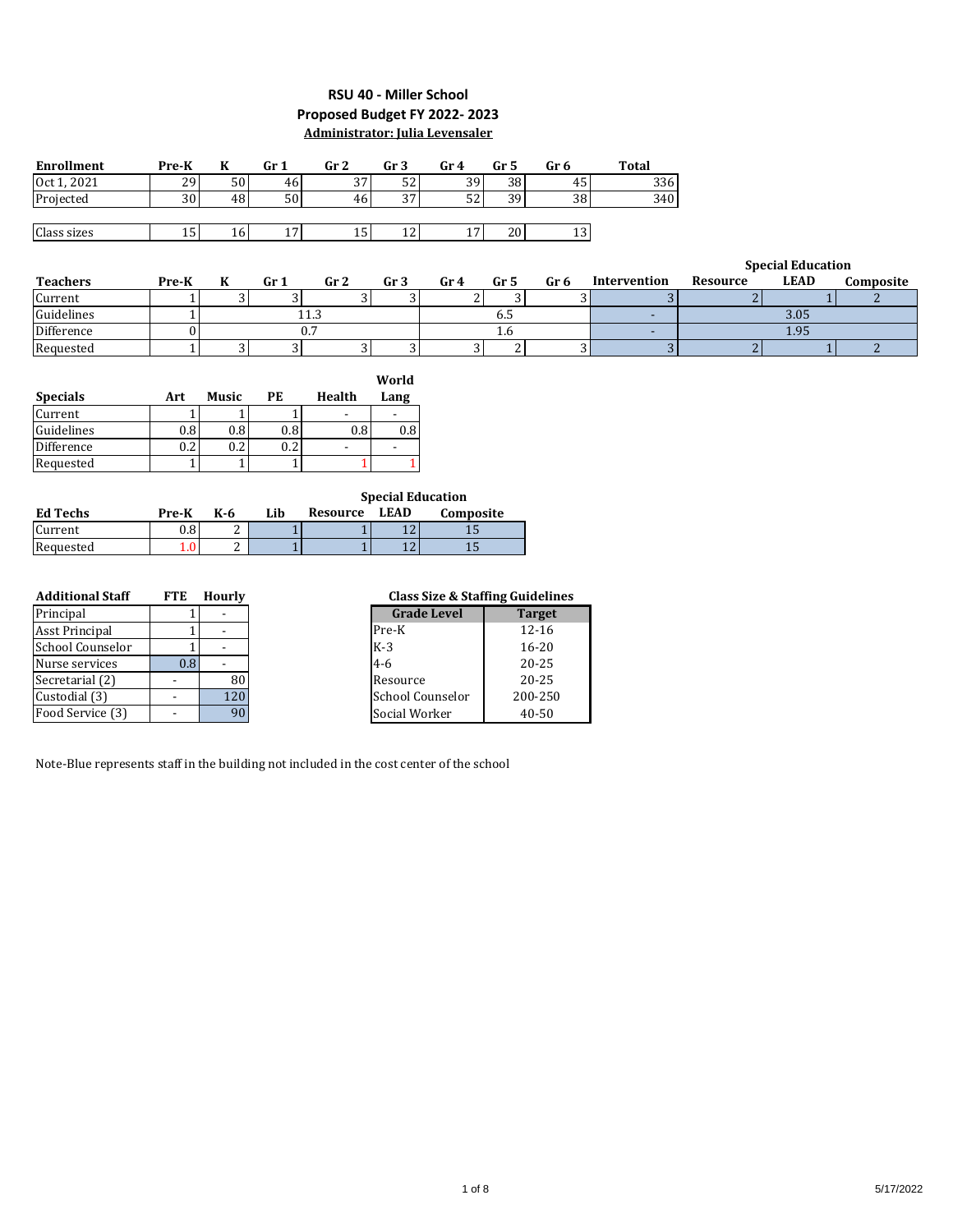#### **Miller School Proposed Salaries and Benefits**

### **FY 2022-23**

|                                   |                                             |                                |                   | <b>Hours</b>   | <b>Ed Techs</b>         |                | <b>Budgeted</b> |                     |
|-----------------------------------|---------------------------------------------|--------------------------------|-------------------|----------------|-------------------------|----------------|-----------------|---------------------|
|                                   |                                             |                                |                   | per            | under 35                | <b>Hours</b>   | Days Per        | <b>Total Salary</b> |
| <b>Employee</b>                   | <b>Position</b>                             | <b>Cost Center</b>             | <b>School FTE</b> | week           | hours                   | Per Day        | Year            | and Benefits        |
|                                   |                                             |                                |                   |                |                         |                |                 |                     |
|                                   |                                             |                                |                   |                |                         |                |                 |                     |
| <b>Principal's Office</b>         |                                             |                                |                   |                |                         |                |                 |                     |
| Julia A. Levensaler               | Principal                                   | Principal's Office             | $\mathbf{1}$      |                |                         |                | 220             | \$134,152           |
| Jamie White                       | <b>Assistant Principal</b>                  | Principal's Office             | $1\,$             |                |                         | ÷,             | 210             | \$101,973           |
| Linda J. Poli                     | Admin Assistant                             | Principal's Office             | ÷,                | 40             |                         | 8              | 199             | \$56,210            |
| Karen Ann Selvick                 | Admin Assistant                             | Principal's Office             |                   | 40             |                         | 8              | 199             | \$44,950            |
|                                   |                                             |                                |                   |                |                         |                |                 |                     |
| <b>Guidance Services</b>          |                                             |                                |                   |                |                         |                |                 |                     |
| Elizabeth C. Hickey               | Counselor                                   | <b>Guidance Services</b>       | $\mathbf{1}$      |                |                         |                | 182             | \$102,546           |
|                                   |                                             |                                |                   |                |                         |                |                 |                     |
| <b>Health Services</b>            |                                             |                                |                   |                |                         |                |                 |                     |
| Sandra R. Lufkin                  | Nurse                                       | Health services                | $\mathbf{1}$      | $\blacksquare$ | ÷.                      | ÷.             | 146             | \$71,451            |
|                                   |                                             |                                |                   |                |                         |                |                 |                     |
| <b>Improvement of Instruction</b> |                                             |                                |                   |                |                         |                |                 |                     |
| Lorie R. Kulbe                    | Literacy Specialist                         | Improvement of Instruction     | $\mathbf{1}$      | ä,             | ä,                      | ä,             | 182             | \$95,148            |
|                                   |                                             |                                |                   |                |                         |                |                 |                     |
| <b>Library Services</b>           |                                             |                                |                   |                |                         |                |                 |                     |
| Jana Creamer                      | Library Aide                                | <b>Library Services</b>        |                   | 35             | $\mathbf x$             | 7              | 190             | \$44,834            |
|                                   |                                             |                                |                   |                |                         |                |                 |                     |
| <b>Regular Instruction</b>        |                                             |                                |                   |                |                         |                |                 |                     |
| Rebecca Hyler                     | Teacher-5th                                 | <b>Regular Instruction</b>     | $1\,$             |                |                         |                | 182             | \$101,993           |
| Pamela J. Stuart                  | Teacher-2nd                                 | <b>Regular Instruction</b>     | $1\,$             |                |                         |                | 182             | \$88,287            |
| Nathan P. Fogg                    | Teacher-Art                                 | <b>Regular Instruction</b>     | $1\,$             |                |                         |                | 182             | \$71,898            |
| Gordon A. Paul                    | Teacher-Physcial Educat Regular Instruction |                                | $\mathbf{1}$      |                |                         |                | 182             | \$86,411            |
|                                   |                                             |                                | $1\,$             |                |                         |                | 182             |                     |
| Edith C. Berger                   | Teacher-6th                                 | Regular Instruction            |                   |                |                         | ÷              |                 | \$89,035            |
| Betsy A. Lash                     | Teacher-1st                                 | Regular Instruction            | $1\,$             |                |                         |                | 182             | \$84,579            |
| Andrea T. Hamalainen              | Teacher-2nd                                 | <b>Regular Instruction</b>     | $1\,$             |                |                         | ÷,             | 182             | \$90,408            |
| Natalie M. Hutchinson             | Teacher-1st                                 | <b>Regular Instruction</b>     | $\mathbf{1}$      |                |                         | ä,             | 182             | \$84,864            |
| Kara E. Paul                      | Teacher-K                                   | <b>Regular Instruction</b>     | $1\,$             |                |                         | ÷,             | 182             | \$69,137            |
| Leah R. Dufour                    | Teacher-1st                                 | <b>Regular Instruction</b>     | $1\,$             |                |                         |                | 182             | \$65,343            |
| Nancy J. Farrin                   | Teacher-3rd                                 | Regular Instruction            | $1\,$             |                |                         | ÷              | 182             | \$85,454            |
| Kellie F. Brann                   | Teacher-K                                   | <b>Regular Instruction</b>     | $\mathbf{1}$      |                |                         |                | 182             | \$97,645            |
| Lindsey V. Jones                  | Teacher-3rd                                 | <b>Regular Instruction</b>     | $1\,$             |                |                         | ÷,             | 182             | \$78,403            |
| Mindy S. Kebles                   | Teacher-K                                   | <b>Regular Instruction</b>     | $1\,$             |                |                         | ÷,             | 182             | \$77,881            |
| Elizabeth A. Janczura             | Teacher-4th                                 | <b>Regular Instruction</b>     | $1\,$             |                |                         | ÷,             | 182             | \$60,674            |
| Rosalind M. Goodrich              | Teacher-Music                               | <b>Regular Instruction</b>     | $1\,$             |                |                         |                | 182             | \$62,155            |
| Jenna M. Mattes                   | Teacher-4th                                 | Regular Instruction            | $1\,$             |                |                         | ÷              | 182             | \$67,706            |
| Hannah L. Stanley                 | Teacher-6th                                 | Regular Instruction            | $1\,$             |                |                         |                | 182             | \$71,710            |
| Ann Allison Cooke                 | Teacher-6th                                 | <b>Regular Instruction</b>     | $1\,$             |                |                         | ä,             | 182             | \$97,645            |
| Nichoel Morton                    | Teacher-5th                                 | <b>Regular Instruction</b>     | $1\,$             |                |                         | ä,             | 182             | \$80,571            |
| Sarah Street                      | Teacher-5th                                 | Regular Instruction            | $1\,$             |                |                         |                | 182             | \$83,840            |
| Tasha Readinger                   | Teacher-Pre-K                               | Regular Instruction            | $1\,$             |                |                         |                | 182             | \$57,150            |
| Jacquelyn Stewart                 | Teacher-3rd                                 | Regular Instruction            | $1\,$             |                |                         | ÷              | 182             | \$45,922            |
| <b>Proposed Position</b>          | Teacher                                     | Health                         | $\mathbf{1}$      |                |                         |                | 182             | \$85,725            |
|                                   |                                             |                                |                   |                |                         |                |                 |                     |
| <b>Proposed Position</b>          | Teacher                                     | World Language                 | $\mathbf{1}$      |                |                         | ÷,             | 182             | \$85,725            |
| Michele Scheffler                 | Ed Tech                                     | <b>Regular Instruction</b>     |                   | 35             | $\mathbf x$             | $\overline{7}$ | 190             | \$46,440            |
| Vacant                            | Ed Tech                                     | Regular Instruction            |                   | 35             | $\mathbf x$             | 7              | 190             | \$47,555            |
| Vacant                            | Ed Tech Pre-K                               | <b>Regular Instruction</b>     |                   | 35             | $\mathbf x$             | $\overline{7}$ | 190             | \$35,000            |
|                                   |                                             |                                |                   |                |                         |                |                 |                     |
|                                   |                                             |                                |                   |                |                         |                |                 |                     |
| <b>Resource Room Placement</b>    |                                             |                                |                   |                |                         |                |                 |                     |
| Amber Webber                      | Teacher                                     | <b>Resource Room Placement</b> | $1\,$             |                |                         |                | 182             | \$85,266            |
| Vacant                            | Teacher                                     | <b>Resource Room Placement</b> | $\mathbf{1}$      |                |                         |                | 182             | \$82,155            |
| Vacant                            | Ed Tech                                     | <b>Resource Room Placement</b> |                   | 35             | $\overline{\mathbf{x}}$ | $\overline{7}$ | 190             | \$54,509            |
|                                   |                                             |                                |                   |                |                         |                |                 |                     |
| <b>Composite Program</b>          |                                             |                                |                   |                |                         |                |                 |                     |
| Michelle E. LaFrance              | Teacher                                     | Composite                      | $\mathbf{1}$      |                |                         |                | 182             | \$98,351            |
| Shina D. Barrows                  | Teacher                                     | Composite                      | $\mathbf{1}$      |                |                         |                | 182             | \$66,824            |
| Leslie A. Parent                  | Ed Tech                                     | Composite                      |                   | 35             | $\mathbf x$             | $\overline{7}$ | 190             | \$47,828            |
| Stephanie L. Rogers               | Ed Tech                                     | Composite                      |                   | 35             | $\bar{\mathbf{x}}$      | $\overline{7}$ | 190             | \$36,962            |
| Rachel Korenkiewicz               | Ed Tech                                     | Composite                      | ٠                 | 35             | $\mathbf x$             | $\overline{7}$ | 190             | \$52,128            |
| Maryjo Lewis                      | Ed Tech                                     | Composite                      |                   | 35             | $\mathbf x$             | $\overline{7}$ | 190             | \$30,708            |
| Sharity M. Colson                 | Ed Tech                                     | Composite                      | ÷,                | 35             |                         | $\overline{7}$ | 190             | \$39,357            |
|                                   |                                             |                                |                   |                | $\mathbf x$             |                |                 |                     |
| Colleen J. Kindell-Leeman         | Ed Tech                                     | Composite                      |                   | 35             | $\mathbf x$             | $\overline{7}$ | 190             | \$45,082            |
| Victoria L. Austin                | Ed Tech                                     | Composite                      | ÷,                | 35             | $\mathbf x$             | $\overline{7}$ | 190             | \$22,866            |
| Kayla Fairfield                   | Ed Tech                                     | Composite                      |                   | 35             | $\mathbf x$             | $\overline{7}$ | 190             | \$47,494            |
| Catrina M. Levesque               | Ed Tech                                     | Composite                      |                   | 35             | $\mathbf x$             | $\overline{7}$ | 190             | \$42,753            |
| Caitlin E. Jean                   | Ed Tech                                     | Composite                      |                   | 35             | $\mathbf x$             | $\overline{7}$ | 190             | \$22,599            |
| Kristina R. Gibbs                 | Ed Tech                                     | Composite                      |                   | 35             | $\mathbf x$             | $\overline{7}$ | 190             | \$42,849            |
| Amber M. Jones                    | Ed Tech                                     | Composite                      |                   | 35             | $\mathbf x$             | $\overline{7}$ | 190             | \$30,312            |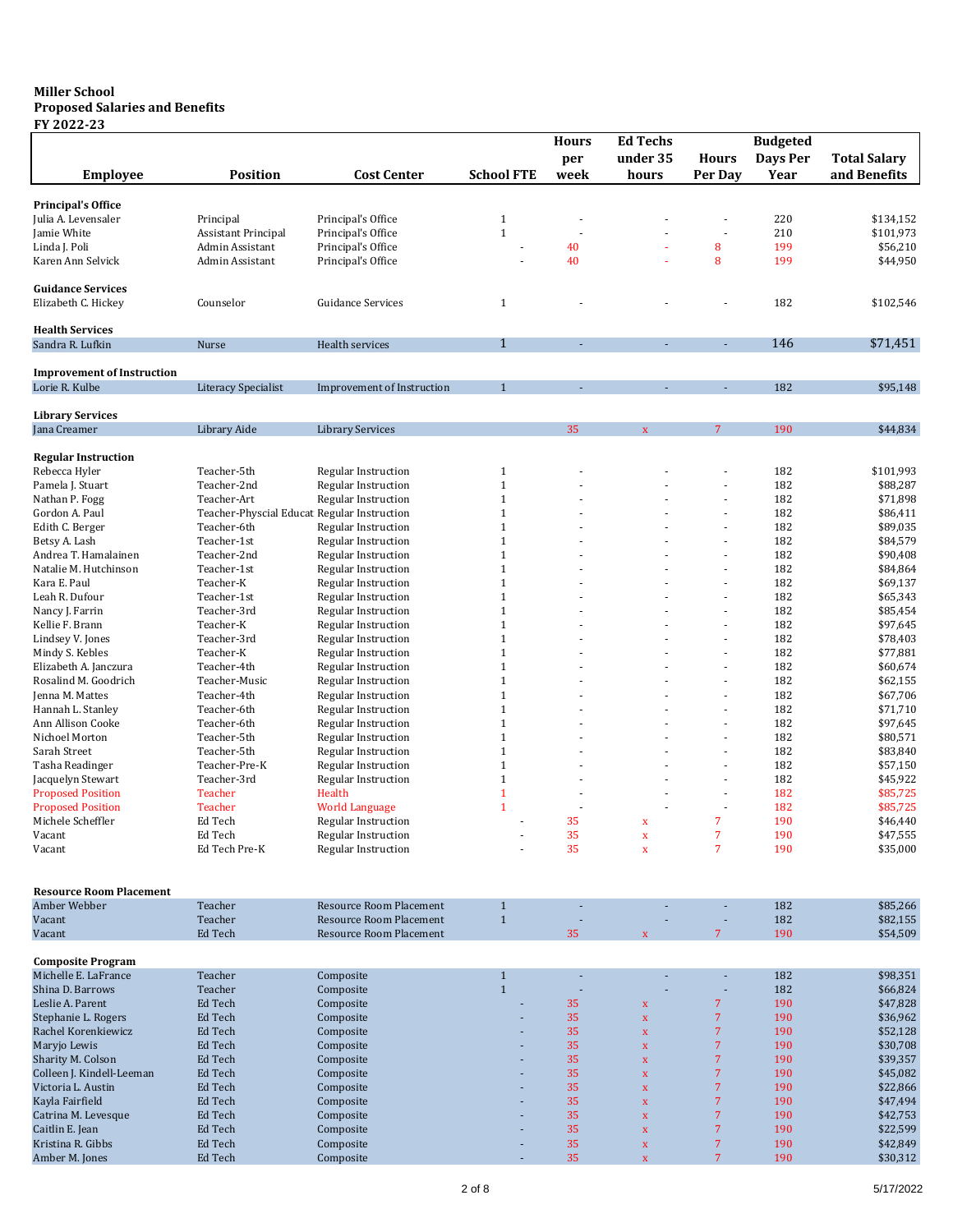#### **Miller School Proposed Salaries and Benefits**

**FY 2022-23**

|                                   |                            |                            |                   | <b>Hours</b> | <b>Ed Techs</b>         |                | <b>Budgeted</b> |                     |
|-----------------------------------|----------------------------|----------------------------|-------------------|--------------|-------------------------|----------------|-----------------|---------------------|
|                                   |                            |                            |                   | per          | under 35                | <b>Hours</b>   | Days Per        | <b>Total Salary</b> |
| <b>Employee</b>                   | <b>Position</b>            | <b>Cost Center</b>         | <b>School FTE</b> | week         | hours                   | Per Day        | Year            | and Benefits        |
| <b>Courtney Farrin</b>            | Ed Tech                    | Composite                  |                   | 35           | $\mathbf{x}$            | 7              | 190             | \$19,988            |
| <b>Nancy Saulniers</b>            | Ed Tech                    | Composite                  |                   | 35           | $\mathbf x$             | 7              | 190             | \$41,527            |
| Cynthia Kaboskie                  | Ed Tech                    | Composite                  |                   | 35           | $\mathbf{x}$            | 7              | 190             | \$33,626            |
| <b>LEAD Program</b>               |                            |                            |                   |              |                         |                |                 |                     |
| Andrea L. Reichard                | Teacher                    | <b>LEAD</b>                | $\mathbf{1}$      | $\sim$       |                         | ٠              | 182             | \$95,148            |
| Sarah Thatcher                    | Ed Tech                    | <b>LEAD</b>                |                   | 35           | $\mathbf{x}$            | 7              | 190             | \$32,628            |
| Melody M. Davis                   | Ed Tech                    | <b>LEAD</b>                |                   | 35           | $\mathbf{x}$            | 7              | 190             | \$42,037            |
| Kathy A. Kee                      | Ed Tech                    | <b>LEAD</b>                |                   | 35           | $\mathbf{x}$            | 7              | 190             | \$40,068            |
| Leah Durkee                       | Ed Tech                    | <b>LEAD</b>                |                   | 35           | $\mathbf{x}$            | 7              | 190             | \$47,036            |
| Vacant                            | Ed Tech                    | <b>LEAD</b>                |                   | 35           | $\overline{\mathbf{x}}$ | 7              | 190             | \$48,203            |
| Jennifer L. Harvey                | Ed Tech                    | <b>LEAD</b>                |                   | 35           | $\mathbf x$             | 7              | 190             | \$52,914            |
| Alexa Genthner                    | Ed Tech                    | <b>LEAD</b>                |                   | 35           | $\mathbf{x}$            | 7              | 190             | \$27,238            |
| Sarah B. Davis                    | Ed Tech                    | <b>LEAD</b>                |                   | 35           | $\mathbf x$             | 7              | 190             | \$52,502            |
| Nicole Libby                      | Ed Tech                    | <b>LEAD</b>                |                   | 35           | $\mathbf{x}$            | $\overline{7}$ | 190             | \$26,967            |
| <b>Title I</b>                    |                            |                            |                   |              |                         |                |                 |                     |
| <b>Caitlin Raye</b>               | 2nd grade teacher          | Title I                    | $\mathbf{1}$      |              |                         |                | 182             | \$62,827            |
| Laura E. Renick-Butera            | <b>Literacy Specialist</b> | Title I                    | $\overline{1}$    |              |                         |                | 182             | \$116,495           |
| Sandra Prock                      | <b>Literacy Specialist</b> | Title I                    | $\overline{1}$    |              |                         |                | 182             | \$76,739            |
| <b>Operations and Maintenance</b> |                            |                            |                   |              |                         |                |                 |                     |
| Ursula Knowlton                   | Custodian                  | Operations and Maintenance |                   | 40           |                         | 8              | 260             | \$56,411            |
| Vacant                            | <b>Head Custodian</b>      | Operations and Maintenance |                   | 40           |                         | 8              | 260             | \$70,188            |
| James Davis                       | Custodian                  | Operations and Maintenance |                   | 40           |                         | 8              | 260             | \$51,606            |
|                                   |                            |                            |                   |              |                         |                |                 |                     |
| <b>Food Service</b>               |                            |                            |                   |              |                         |                |                 |                     |
| Patricia K. Coffin                | Kitchen Manager            | <b>Food Service</b>        |                   | 37.5         |                         | 7.5            | 184             | \$46,675            |
| Melinda K. Genthner               | Cook                       | <b>Food Service</b>        |                   | 30           |                         | 6              | 184             | \$39,308            |
| Vacant                            | Cook                       | <b>Food Service</b>        |                   | 27.5         |                         | 5.5            | 184             | \$35,450            |
| <b>Total Miller School</b>        |                            |                            |                   |              |                         |                |                 | \$4,714,041         |
|                                   |                            |                            |                   |              |                         |                |                 |                     |

Note-Blue represents staff in the building not included in the cost center of the school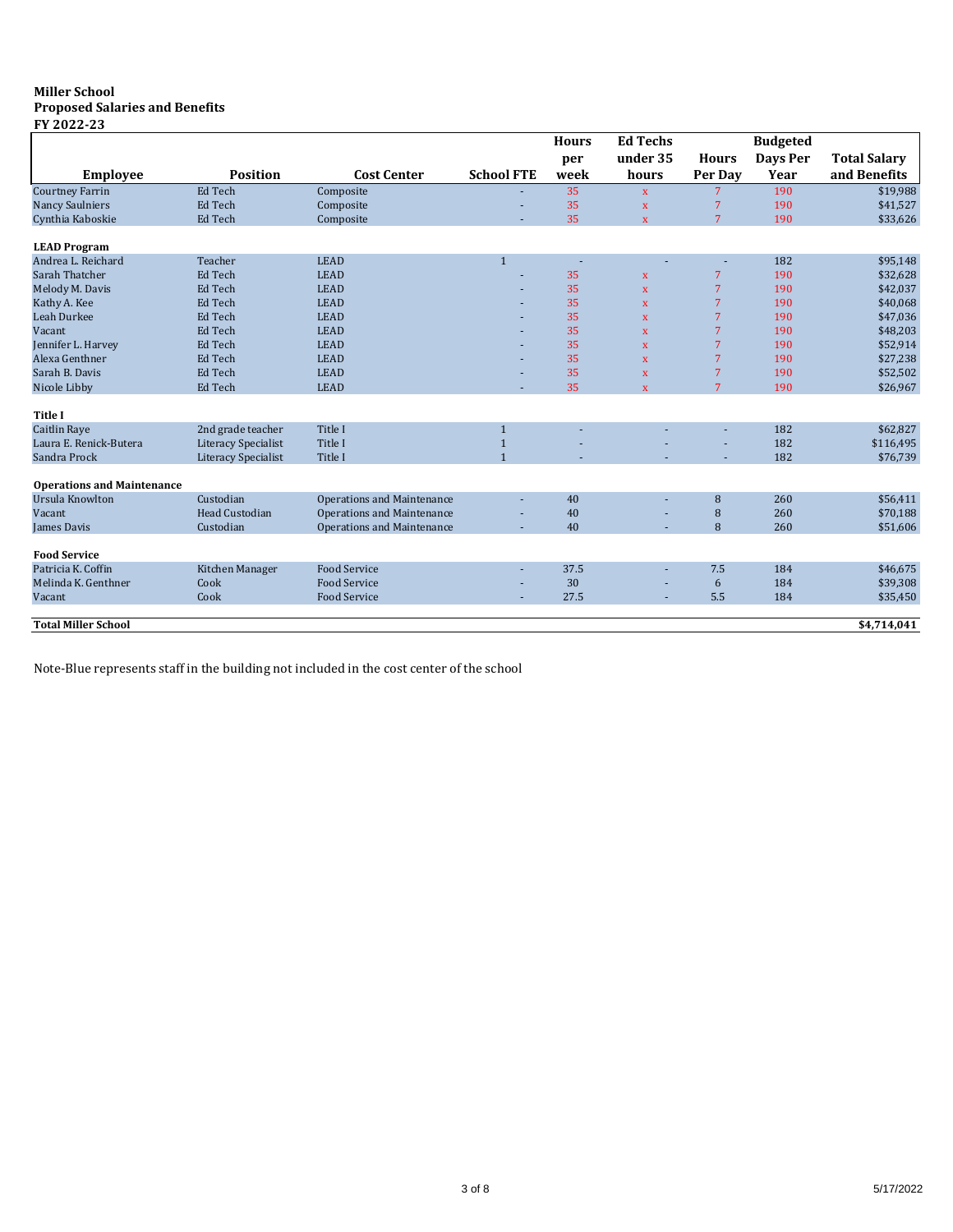## **Miller School Proposed Budget summary**

**FY 2022-2023**

|                                                                                          |                          | 2022-23 Proposed Budget |                      |                   |  |
|------------------------------------------------------------------------------------------|--------------------------|-------------------------|----------------------|-------------------|--|
| <b>Account Number / Description</b>                                                      | 2021-22<br><b>Budget</b> | <b>Dollars</b>          | <b>Dollar Change</b> | Percent<br>Change |  |
|                                                                                          |                          |                         |                      |                   |  |
| <b>2400 Administration</b>                                                               |                          |                         |                      |                   |  |
| 1000-0000-2400-51040-020 Administrator Salary                                            | \$182,443                | \$196,395               | \$13,952             | 7.6%              |  |
| 1000-0000-2400-51180-020 Regular Employee Salary                                         | \$62,725                 | \$64,348                | \$1,623              | 2.6%              |  |
| 1000-0000-2400-52040-020 Administrator Benefits                                          | \$32,165                 | \$35,242                | \$3,077              | 9.6%              |  |
| 1000-0000-2400-52080-020 Regular Employee Benefits                                       | \$34,521                 | \$36,239                | \$1,719              | 5.0%              |  |
| 1000-0000-2400-52340-020 Administrator Retirement Benefits                               | \$6,990                  | \$7,542                 | \$551                | 7.9%              |  |
| 1000-0000-2400-53300-020 Employee Training and Development                               | \$4,950                  | \$848                   | (\$4,102)            | $-82.9%$          |  |
| 1000-0000-2400-55310-020 Communication - Postage                                         | \$1,000                  | \$2,000                 | \$1,000              | 100.0%            |  |
| 1000-0000-2400-55320-020 Communication - Telephone                                       | \$720                    | \$1,200                 | \$480                | 66.7%             |  |
| 1000-0000-2400-55800-020 Travel Reimbursement                                            | \$500                    | \$300                   | (\$200)              | $-40.0\%$         |  |
| 1000-0000-2400-56000-020 General Supplies                                                | \$508                    | \$300                   | (\$208)              | $-41.0%$          |  |
| 1000-0000-2400-56400-020 Books and Periodicals                                           | \$300                    | \$200                   | ( \$100)             | $-33.3%$          |  |
| 1000-0000-2400-58100-020 Dues and Fees - Memberships<br><b>TOTAL 2400 Administration</b> | \$2,675<br>\$329,498     | \$2,675<br>\$347,289    | \$0<br>\$17,791      | $0.0\%$<br>5.4%   |  |
|                                                                                          |                          |                         |                      |                   |  |
| <b>1100 Elementary Instruction</b>                                                       |                          |                         |                      |                   |  |
| 1000-1100-1000-51010-020 Teacher Salary                                                  | \$1,222,580              | \$1,378,156             | \$155,576            | 12.7%             |  |
| 1000-1100-1000-51020-020 Ed Tech Salary                                                  | \$38,751                 | \$51,281                | \$12,530             | 32.3%             |  |
| 1000-1100-1000-51230-020 Substitute Teachers                                             | \$41,000                 | \$41,000                | \$0                  | 0.0%              |  |
| 1000-1100-1000-51500-020 Stipends                                                        | \$7,477                  | \$7,149                 | (\$328)              | $-4.4%$           |  |
| 1000-1100-1000-52000-020 Stipend Benefits                                                | \$183                    | \$236                   | \$53                 | 29.0%             |  |
| 1000-1100-1000-52010-020 Teacher Benefits                                                | \$396,037                | \$422,117               | \$26,080             | 6.6%              |  |
| 1000-1100-1000-52020-020 Ed Tech Benefits                                                | \$890                    | \$36,322                | \$35,431             | 3979.3%           |  |
| 1000-1100-1000-52030-020 Substitute Teacher Benefits                                     | \$1,113                  | \$1,113                 | \$0                  | 0.0%              |  |
| 1000-1100-1000-52300-020 Stipend Retirement Benefits                                     | \$311                    | \$394                   | \$83                 | 26.5%             |  |
| 1000-1100-1000-52310-020 Teacher Retirement Benefits                                     | \$50,859                 | \$52,921                | \$2,062              | 4.1%              |  |
| 1000-1100-1000-52320-020 Ed Tech Retirement Benefits                                     | \$1,612                  | \$1,969                 | \$357                | 22.2%             |  |
| 1000-1100-1000-52330-020 Substitute Teacher Retirement Benefits                          | \$1,414                  | \$1,414                 | \$0                  | 0.0%              |  |
| 1000-1100-1000-52510-020 Tuition Reimbursement                                           | \$17,050                 | \$23,800                | \$6,750              | 39.6%             |  |
| 1000-1100-1000-53300-020 Employee Training and Development                               | \$4,000                  | \$2,000                 | (\$2,000)            | $-50.0%$          |  |
| 1000-1100-1000-54310-020 Non-Technology Repairs and Maintenance                          | \$7,000                  | \$7,000                 | \$0                  | 0.0%              |  |
| 1000-1100-1000-54445-020 Photocopier Lease/Purchase                                      | \$5,093                  | \$5,093                 | \$0                  | 0.0%              |  |
| 1000-1100-1000-55800-020 Travel Reimbursement                                            | \$1,500                  | \$1,000                 | (\$500)              | $-33.3%$          |  |
| 1000-1100-1000-56100-020 Instructional Supplies                                          | \$35,964                 | \$51,764                | \$15,800             | 43.9%             |  |
| 1000-1100-1000-56400-020 Books and Periodicals                                           | \$8,270                  | \$32,000                | \$23,730             | 286.9%            |  |
| 1000-1100-1000-57300-020 Equipment                                                       | \$2,040                  | \$2,000                 | $(*40)$              | $-2.0%$           |  |
| 1000-1100-1000-58100-020 Dues and Fees - Memberships                                     | \$1,035                  | \$1,200                 | \$165                | 15.9%             |  |
| 1000-1100-2700-51180-020 Regular Employee Salary                                         | \$1,000                  | \$1,000                 | \$0                  | 0.0%              |  |
| 1000-1100-2700-52080-020 Regular Employee Benefits                                       | \$400                    | \$400                   | \$0                  | $0.0\%$           |  |
| 1000-1100-2700-58500-020 Field Trip Transportation                                       | \$350                    | \$350                   | \$0                  | 0.0%              |  |
| <b>TOTAL 1100 Elementary Instruction</b>                                                 | \$1,845,931              | \$2,121,679             | \$107,642            | 5.8%              |  |
|                                                                                          |                          |                         |                      |                   |  |
| 1121 Pre-K Instruction                                                                   |                          |                         |                      |                   |  |
| 1000-1121-1000-51010-020 Teacher Salary                                                  | \$42,089                 | \$43,373                | \$1,284              | 3.1%              |  |
| 1000-1121-1000-51020-020 Ed Tech Salary                                                  | \$20,055                 | \$26,039                | \$5,985              | 29.8%             |  |
| 1000-1121-1000-51230-020 Substitute Teachers                                             | \$1,400                  | \$1,400                 | \$0                  | 0.0%              |  |
| 1000-1121-1000-52010-020 Teacher Benefits                                                | \$11,310                 | \$11,908                | \$598                | 5.3%              |  |
| 1000-1121-1000-52020-020 Ed Tech Benefits                                                | \$464                    | \$24,753                | \$24,289             | 5229.9%           |  |
| 1000-1121-1000-52030-020 Substitute Benefits                                             | \$34                     | \$34                    | \$0                  | 0.0%              |  |
| 1000-1121-1000-52310-020 Teacher Retirement Benefits                                     | \$1,743                  | \$1,666                 | (\$77)               | $-4.4%$           |  |
| 1000-1121-1000-52320-020 Ed Tech Retirement Benefits                                     | \$845                    | \$1,000                 | \$155                | 18.3%             |  |
| 1000-1121-1000-52330-020 Substitute Retirement Benefits                                  | \$58                     | \$58                    | \$0                  | 0.0%              |  |
| <b>TOTAL 1121 Pre-K Instruction</b>                                                      | \$77,998                 | \$110,231               | \$32,233             | 41.3%             |  |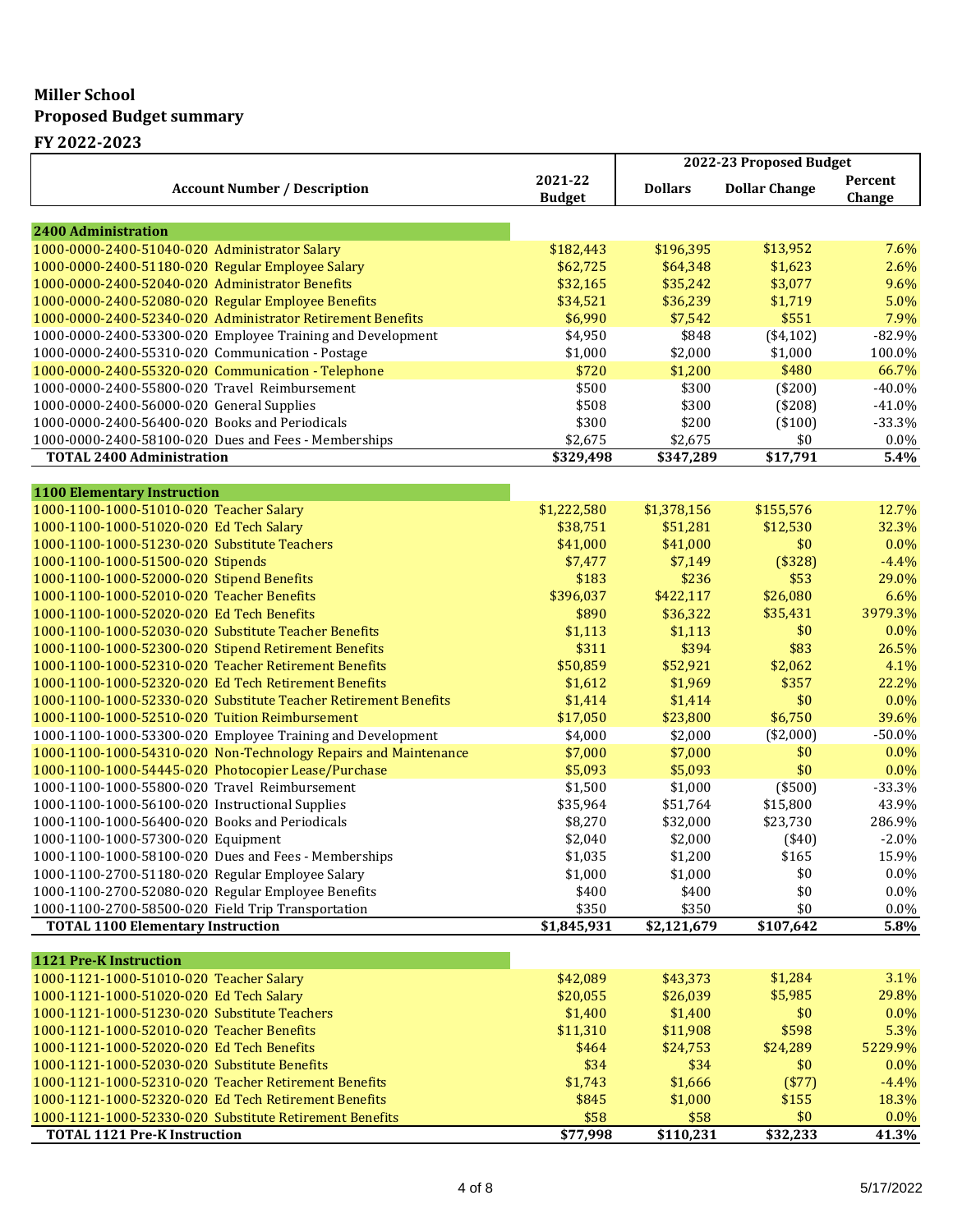# **Miller School Proposed Budget summary**

**FY 2022-2023**

|                                                            |                          | 2022-23 Proposed Budget |                      |                   |
|------------------------------------------------------------|--------------------------|-------------------------|----------------------|-------------------|
| <b>Account Number / Description</b>                        | 2021-22<br><b>Budget</b> | <b>Dollars</b>          | <b>Dollar Change</b> | Percent<br>Change |
| <b>2120 Student Guidance Services</b>                      |                          |                         |                      |                   |
| 1000-0000-2120-51010-020 Guidance Salary                   | \$73.941                 | \$81.899                | \$7.958              | 10.8%             |
| 1000-0000-2120-52010-020 Guidance Benefits                 | \$16.174                 | \$17,213                | \$1,039              | $6.4\%$           |
| 1000-0000-2120-52310-020 Guidance Retirement Benefits      | \$3,070                  | \$3.145                 | \$75                 | 2.5%              |
| 1000-0000-2120-52510-020 Tuition Reimbursement             | \$4.350                  | \$0                     | (\$4,350)            | $-100.0\%$        |
| 1000-0000-2120-53300-020 Employee Training and Development | \$500                    | \$300                   | ( \$200]             | $-40.0\%$         |
| 1000-0000-2120-55800-020 Travel Reimbursement              | \$200                    | \$150                   | $($ \$50)            | $-25.0\%$         |
| 1000-0000-2120-56100-020 General Supplies                  | \$700                    | \$700                   | \$0                  | $0.0\%$           |
| <b>TOTAL 2120 Student Guidance Services</b>                | 98.935                   | 103.406                 | \$4.472              | 4.5%              |
|                                                            |                          |                         |                      |                   |
| <b>Total School-based costs</b>                            | \$66,612                 | \$99,187                | \$33,775             | 50.7%             |
| <b>Total District-based costs</b>                          | \$2,285,750              | \$2,583,419             | \$296,469            | <b>13.0%</b>      |
| <b>TOTAL 020 Miller School</b>                             | \$2,352,362              | \$2,682,606             | \$330.244            | 14.0%             |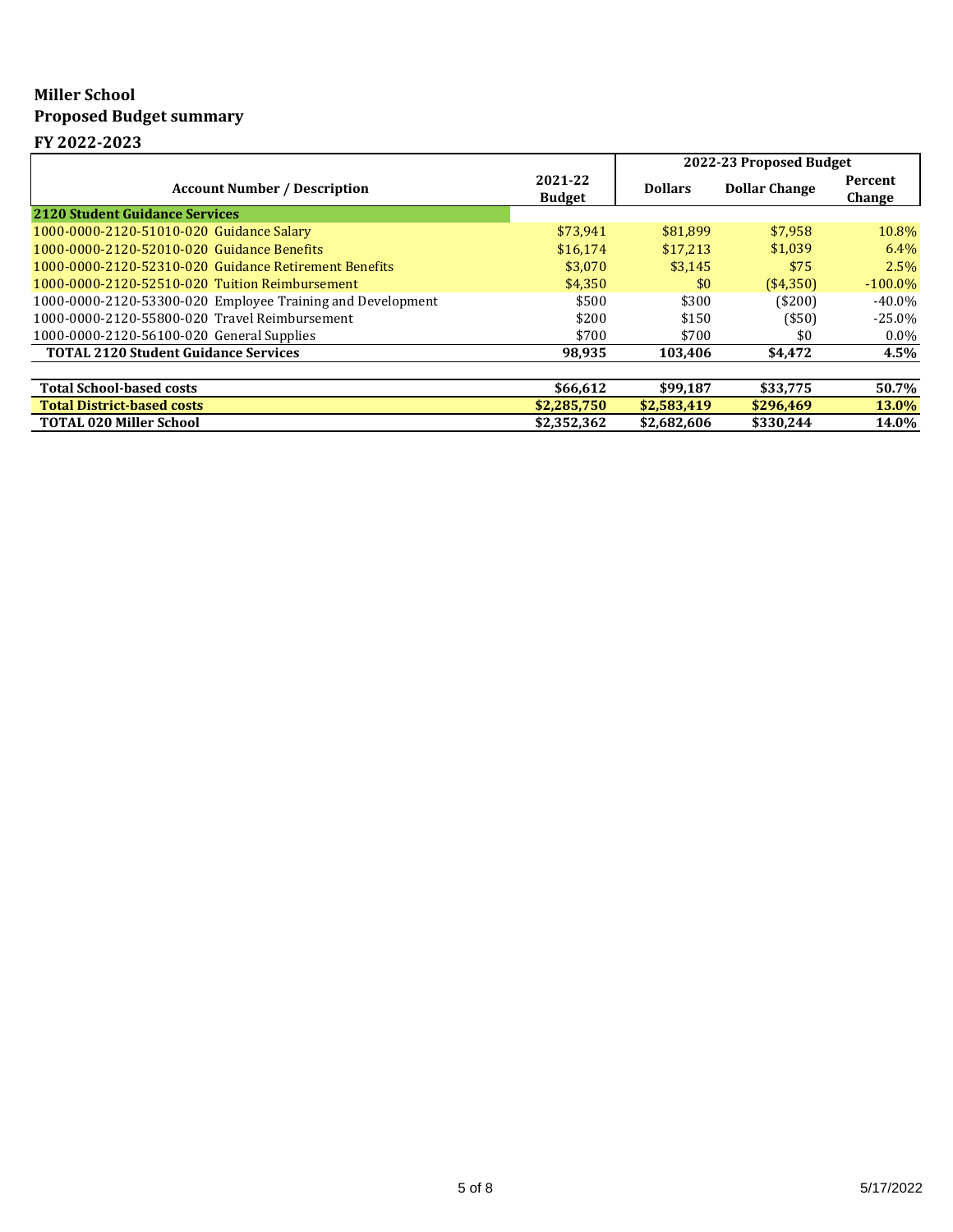| FY 2022-2023                       | <b>Description</b>                                         | <b>Total</b>  |
|------------------------------------|------------------------------------------------------------|---------------|
| <b>2400 Administration</b>         |                                                            |               |
|                                    | 1000-0000-2400-53300-020 Employee Training and Development |               |
|                                    | Literacy/math conference<br>504/anti-bullying conference   | \$200<br>\$48 |
|                                    | Trauma/SEL conference                                      | \$200         |
|                                    | Evaluation/School Law conference                           | \$400         |
|                                    | <b>Total</b>                                               | \$848         |
|                                    | 1000-0000-2400-55310-020 Communication- Postage            |               |
|                                    | Shipping and Shipping supplies                             | \$2,000       |
|                                    | <b>Total</b>                                               | \$2,000       |
|                                    | 1000-0000-2400-55310-020 Communication-Telephone           |               |
|                                    | Telephones (cell phone reimbursement)                      | \$720         |
|                                    | <b>Total</b>                                               | \$720         |
|                                    | 1000-0000-2400-55800-020 Travel Reimbursement              |               |
|                                    | Travel to meetings/conferences                             | \$300         |
|                                    | Total                                                      | \$300         |
|                                    | 1000-0000-2400-56000-020 General Supplies                  |               |
|                                    | Office supplies                                            | 300           |
|                                    | <b>Total</b>                                               | \$300         |
|                                    |                                                            |               |
|                                    | 1000-0000-2400-56400-020 Books and Periodicals             |               |
|                                    | Books on SEL, instructional leadership, curriculum, remote |               |
|                                    | learning, etc. for admin book studies                      | \$200         |
|                                    | Total                                                      | \$200         |
|                                    | 1000-0000-2400-58100-020 Dues and Fees Memberships         |               |
|                                    | Maine Principals' Assoc & NAESP (x2)                       | \$2,060       |
|                                    | SWIS                                                       | \$615         |
|                                    | <b>Total</b>                                               | \$2,675       |
| <b>1100 Elementary Instruction</b> |                                                            |               |
|                                    | 1000-1100-1000-53300-020 Employee Training and Development |               |
|                                    | <b>PBIS</b>                                                |               |
|                                    | SEL/Trauma/Responsiove Classroom                           |               |
|                                    | <b>MAHPERD</b>                                             | \$300         |
|                                    | Teaching students with Autism, Anxiety, ADHD, Emotional    |               |
|                                    | Disturbance etc.                                           | \$700         |
|                                    | Curriculum, Instruction, Teaching strategies               | \$1,000       |
|                                    | <b>Total</b>                                               | \$2,000       |
|                                    |                                                            |               |
|                                    | 1000-1100-1000-55800-020 Travel Reimbursement              |               |

| Travel to conferences and meetings | \$1.000 |
|------------------------------------|---------|
| Total                              | \$1,000 |
|                                    |         |

## **1000-1100-1000-56100-020 Instructional Supplies**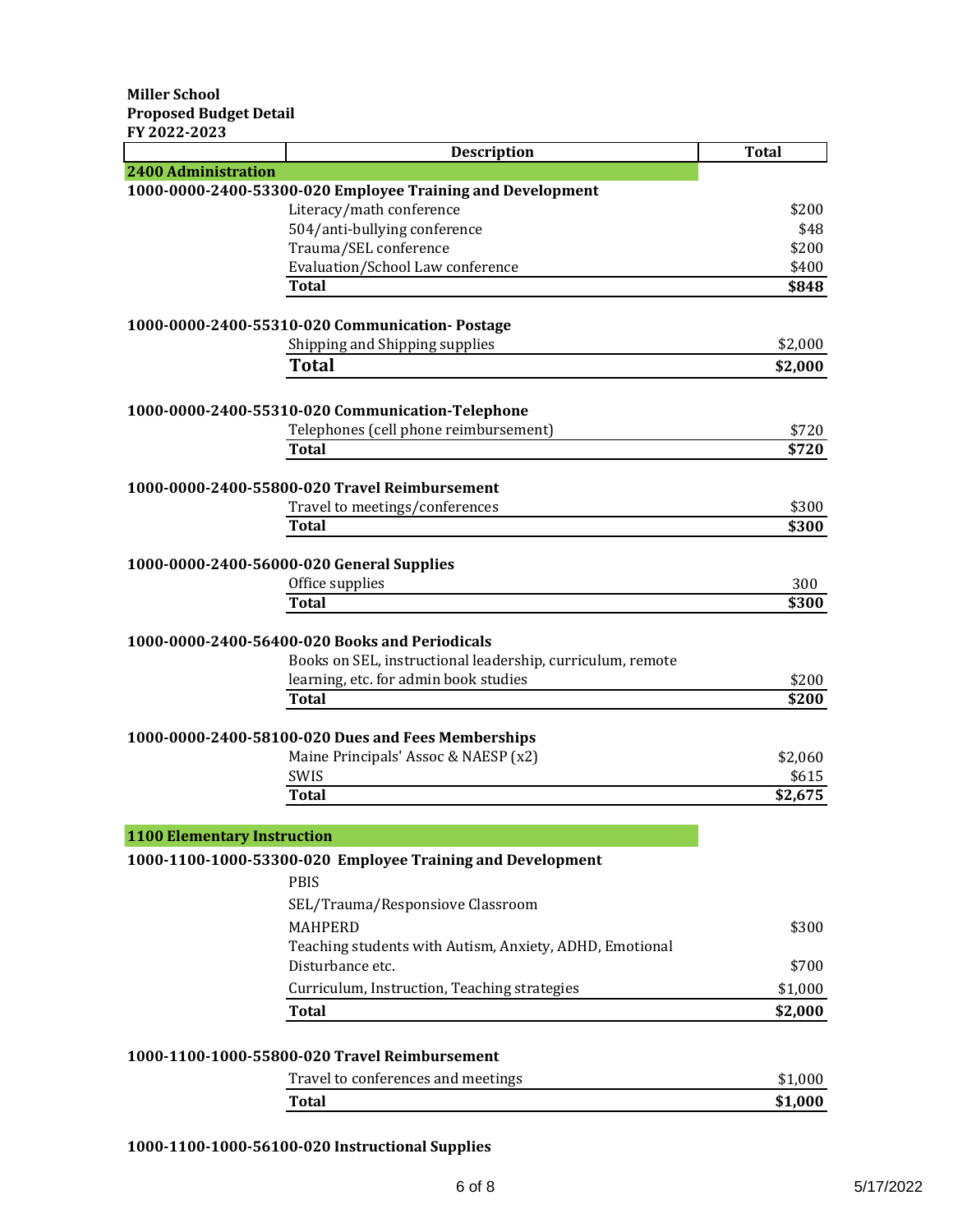### **Miller School Proposed Budget Detail FY 2022-2023**

| <b>Total</b> |
|--------------|
| \$500        |
| \$264        |
| \$2,200      |
| \$3,000      |
| \$2,200      |
| \$2,200      |
| \$2,200      |
| \$2,200      |
| \$2,200      |
| \$2,200      |
| \$2,000      |
| \$2,500      |
| \$5,000      |
| \$500        |
| \$9,900      |
| \$3,700      |
| \$2,000      |
| \$5,000      |
| \$2,000      |
| \$51,764     |
|              |

### **1000-1100-1000-56400-020 Books and Periodicals**

| <b>Total</b>                                      | \$32,000 |
|---------------------------------------------------|----------|
| Leveled books for book room to update and replace | \$4,000  |
| Composite books                                   | \$2,000  |
| <b>LEAD</b> books                                 | \$2,000  |
| Resource Room books to create classroom libraries | \$4,000  |
| 6th grade books to update classroom libraries     | \$4,000  |
| 5th grade books to update classroom libraries     | \$4,000  |
| 4th grade books to update classroom libraries     | \$3,000  |
| 3rd grade books to update classroom libraries     | \$3,000  |
| 2nd grade books to update classroom libraries     | \$3,000  |
| 1st grade books to update classroom libraries     | \$3,000  |
| K team books to update classroom libraries        | \$3,000  |
| PK Books for classroom library                    | \$1,000  |

# **1000-1100-1000-57300-020 Equipment**

| kidney tables for small group instruction | \$2.000 |
|-------------------------------------------|---------|
| <b>Total</b>                              | \$2.000 |